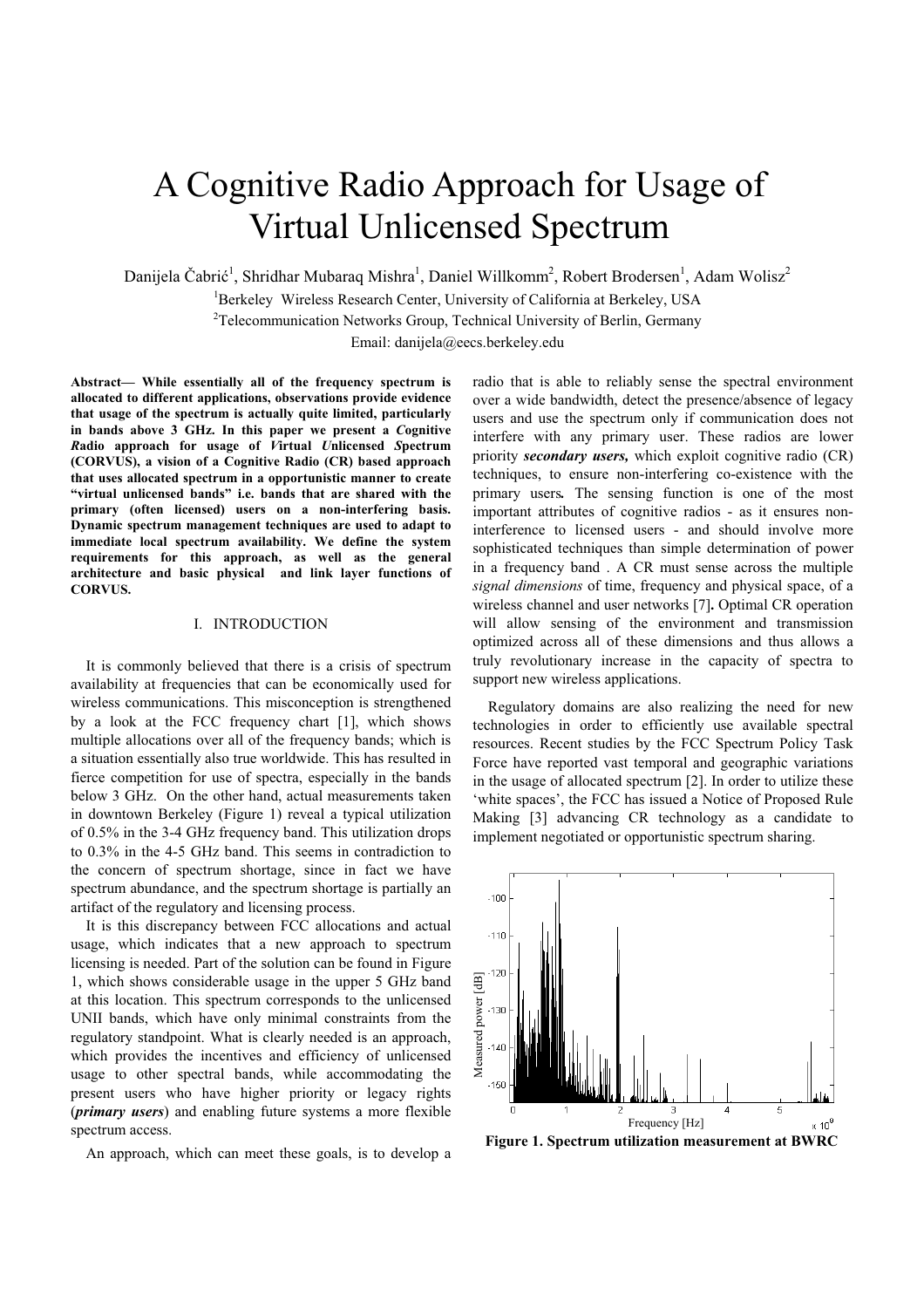## II. PREVIOUS WORK

The term *Cognitive Radio* was first defined by Mitola [5] as "the point in which wireless personal digital assistants (PDAs) and the related networks are sufficiently computationally intelligent about radio resources and related computer-tocomputer communications to: (a) detect user communications needs as a function of use context, and (b) to provide radio resources and wireless services most appropriate to those needs." Thus a CR is able to automatically select the best and cheapest service for a radio transmission and is even able to delay or bring forward certain transmissions depending on the currently or soon to be available resources. The learning and reasoning capabilities of CRs needed to fulfill this goal which would be implemented in software as a high layer functionality have been investigated [4][5]. However, this work lacks a specific radio architecture for physical and link layer that would enable the advanced cognitive techniques.

Recently the term Cognitive Radio has been used in a narrower sense: The FCC suggests [3] that any radio having adaptive spectrum awareness should be referred to as "Cognitive Radio". More precisely: *"A cognitive radio (CR) is a radio that can change its transmitter parameters based on interaction with the environment in which it operates. The majority of cognitive radios will probably be SDRs (Software Defined Radios), but neither having software nor being field programmable are requirements of a cognitive radio."*  Implicit in the realization of this type of radio is a high degree of flexibility needed to overcome high variation in channel quality and interference.

Spectrum Pooling is a resource sharing strategy that organizes the available spectrum into a spectrum pool which is then optimized for a given application [6][7]. Once a primary user appears, secondary users need to cease transmission if they will cause interference. A cognitive radio / spectrum pooling architecture based on OFDM has been developed by Weiss and Jondral [6]. They envision an 802.11 like accesspoint scenario for the cognitive radio system consisting of a cognitive radio base-station and cognitive radio mobile users and do not assume any changes to licensed user systems. In order to detect primary users, sensing data of the mobile clients is gathered at the base station. This would take considerable time using traditional medium access techniques, so a *boosting* protocol is used omitting the MAC layer and using only the physical layer for signaling [6].

Our approach on the other hand focuses on a system architecture with separation of signaling and data transmission functionalities as will be shown.

# III. SYSTEM REQUIREMENTS

The basic premises of the CORVUS system are as follows: 1) Abundance of spectra, which is available and used for spectrum sharing by *Secondary Users* (SU).

2) SUs use cognitive radio techniques to avoid interfering

with *Primary Users* (PU) when they are present.

We define a PU as an entity that has a high priority in a given frequency band (e.g. cell phone provider, TV station, emergency services, etc). PUs are not cognitive radio aware, i.e. there are no means to exchange information between primary and secondary users provided by a primary system. Specifically, PUs do not provide special signaling in order to access their frequency band. We assume all SUs having cognitive radio capability, i.e. the system only consists of Primary Users and Cognitive Radio capable SUs. Cognitive unaware Secondary Users are treated as noise by our system.

In this heterogeneous network, it is assumed that a PU can tolerate interference for no more than  $\Delta t$ <sub>r</sub> time units. Note that this interference time is dependent on the primary system and may be different for different PUs. After this interference time all SUs have to clear the frequencies belonging to the frequency band of the respective PU. Also, even if a SU is currently using parts of a primary user frequency band, the PU of that band may start the transmission at any time. In case the PU is using a carrier sense access scheme, an SU operating in that band thus has to operate below the carrier sense sensitivity of the PU.

From the above, it is clear that a fundamental requirement for the Secondary User is to continually monitor the presence of Primary Users (or at least every  $\Delta t_x$ ). In order to reliably detect primary users, SUs use information based on the *Primary User Footprint,* which is assumed to be available to the SU System. The primary user footprint includes - but is not limited to - the information from FCC's spectrum inventory table [1]. Additional information could be maximum interference time  $\Delta t_x$ , and local characteristics of PUs such as minimum communication times or time of use.

## IV. SYSTEM ARCHITECTURE

In our system model, SUs form *Secondary User Groups* (SU Groups) to coordinate their communication. Members of a SU Group use a common control channel for signaling and might communicate with each other in a distributed ad-hoc mode or through a centralized access point. In either mode we assume only a unicast communication, either between a pair of SUs or between a SU and the access point. Direct point-topoint communication between Secondary Users from different SU Group's or broadcast is not supported.

The traffic pattern for the SUs will be initially assumed to have the following characteristics:

- 1. Centralized, infrastructure based where there has to be a base station or access point providing connection to a backbone connection, as typically found in Internet access networks.
- 2. Ad hoc networking covers all kinds of ad-hoc traffic that does not assume any infrastructure. Main purpose is to communicate with each other and exchange information within a SU Group.
	- To support this traffic CORVUS operates over a Spectrum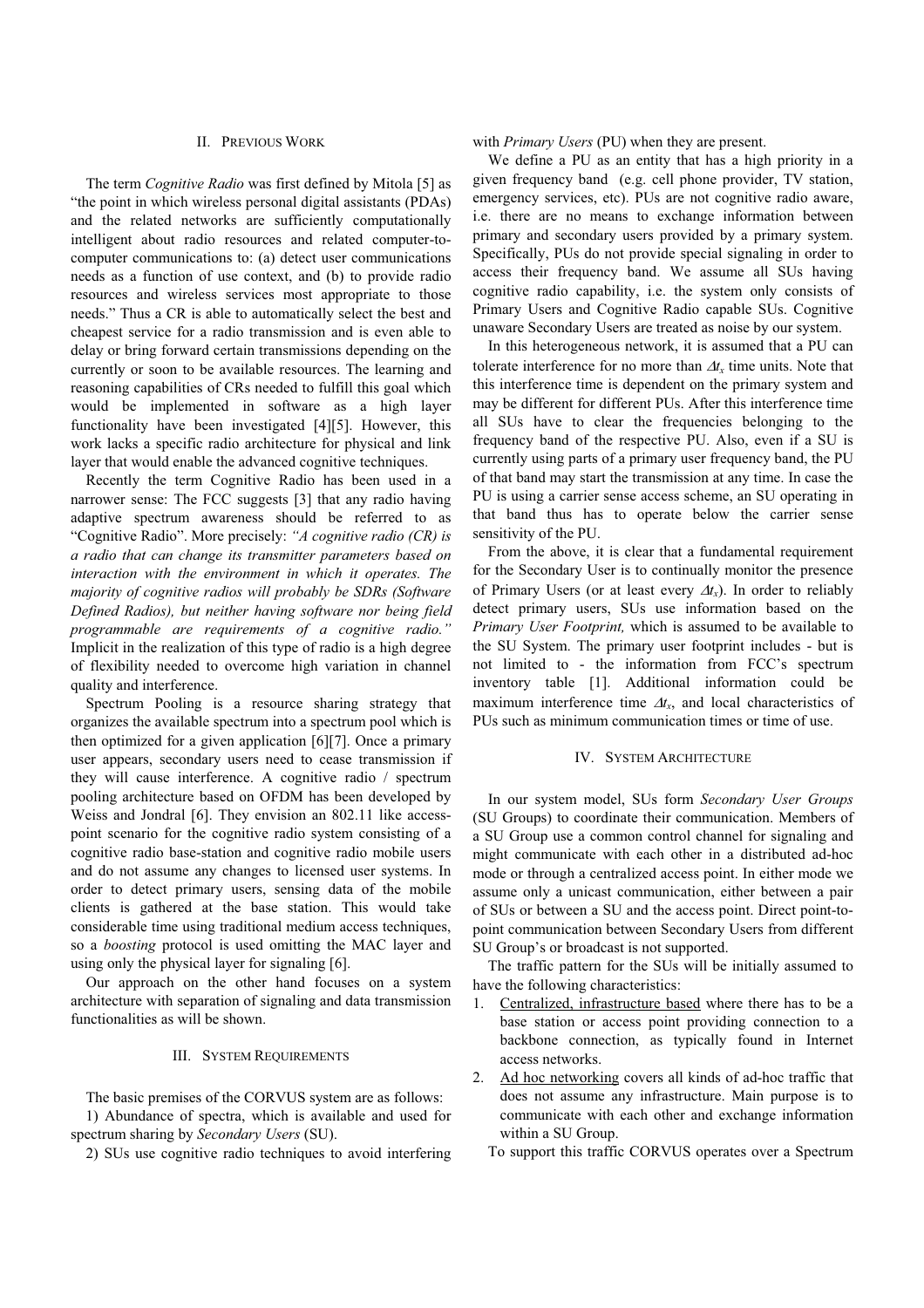Pool, which could cover from tens of MHz to several GHz creating a "virtual unlicensed band". It is not necessarily a contiguous frequency range and Spectrum Pools of different SU Groups may overlap which implies that SU Groups will compete for the available resources. Each Spectrum Pool will be further divided into N Sub-Channels, which will be the basic resolution used for sensing and transmission.

Figure 2 shows the principle idea of a Spectrum Pooling system in CORVUS. Primary Users own different parts of the spectrum but may not be active at a particular time. The shaded frequency bands indicate that the PU is currently using its spectrum and consequently this frequency band cannot be used by any SU. The figure also shows three different active Secondary User communications. For each communication a pair of SUs picked a pattern of sub-channels to form a *Secondary User Link* (SU Link). The number of sub-channels in a SU link may vary depending on the quality of the subchannels, the bandwidth of a single sub-channel and QoS requirement for that connection.

Sub-channels selected to create a SU Link should be scattered over multiple PU frequency. This principle has a double significance. On one hand it limits the interference impact of a SU on a re-appearance of a PU, while on the other hand if a PU appears during the lifetime of a SU Link it would impact very few (preferable one) of the Sub-Channels used by the SU Link. The communication peers using that link would have to immediately clear the affected sub-channel and find a new free sub-channel. In order to maintain QoS, SUs should always have a redundant number of sub-channels for their SU Link.

Within CORVUS, SUs use dedicated logical channels for the exchange of control and sensing information. We envision two different kinds of logical control channels, a *Universal Control Channel* and *Group Control Channels*. The Universal Control Channel is globally unique and has to be known to every SU operating in the relevant frequency bands, since access to that channel is pre-requisite for initiating communications. The main purpose of the Universal Control Channel is to announce existing groups and to give the relevant transmission parameters to enable newly arriving users to join a group. Additionally SUs, which want to create a new group can request the local primary user footprints on that channel. Although globally unique the communication range should be locally limited as SU Groups are limited to a local area. In addition to the Universal Control Channel each group has one logical Group Control Channel for the Active Primary User Frequency Band



**Figure 2. Spectrum pooling idea** 

exchange of group control and sensing information.

Control channels will carry a limited load of low-bit rate signaling which could be located in:

- a) dedicated spectrum for this purpose
- b) an unlicensed band such as the ISM/UNII bands
- c) unlicensed UWB (Ultra Wide Band)

We believe the UWB option is especially attractive if we are considering use of the 3-10GH band. UWB control channels would be unlicensed but with low impact on other types of communication and with the possibility to operate independently using different spreading codes. There are severe limitations on the power of UWB emissions limiting its range, but the control channel requires very low data rates, so spreading gain will increase the range to be adequate for most applications (more than 10,000 times lower datarate than the commercial UWB systems being envisaged in this band). Note that the Universal Control Channel and the Group Control Channels are logical concepts, which might even be mapped to a single physical channel.

#### V. SYSTEM FUNCTIONS

Our system design only covers the ISO/OSI layers one (physical layer) and two (link layer). Higher layers will implement standard protocols not specific to cognitive radios and thus are not relevant to our discussion. Figure 3 shows the main building blocks for the deployment of a Cognitive Radio system. We identify six systems functions and two control channels that will implement the core functionality.

## *A. Physical Layer Functions*

1) *Spectrum Sensing:* The main function of the physical layer is to sense the spectrum over all available degrees of freedom (time, frequency and space) in order to identify subchannels currently available for transmission. From this information, SU Links can be formed from a composition of multiple sub-channels. This will require the ability to process a wide bandwidth of spectrum and then perform a wideband spectral, spatial and temporal analysis. Sub-Channels currently used for transmission by SUs have to be surveyed at regular intervals – at least every  $\Delta t_x$  – to detect Primary Users activity on those Sub-Channels ("reclaiming the usage of their Sub-Channels") and if there is activity then those Sub-Channels must be given up.

It will be necessary for the SUs to exchange and merge their local sensing information in order to optimally detect presence of PUs and avoid the *hidden terminal problem*. This cooperation between SUs within a communicating group will be important to realize adequate accuracy of interference activity. Spectrum sensing is best addressed as a cross-layer design problem since sensitivity can be improved by enhancing radio RF front-end sensitivity, exploiting digital signal processing gain for specific primary user signal, and network cooperation where users share their spectrum sensing measurements [9].